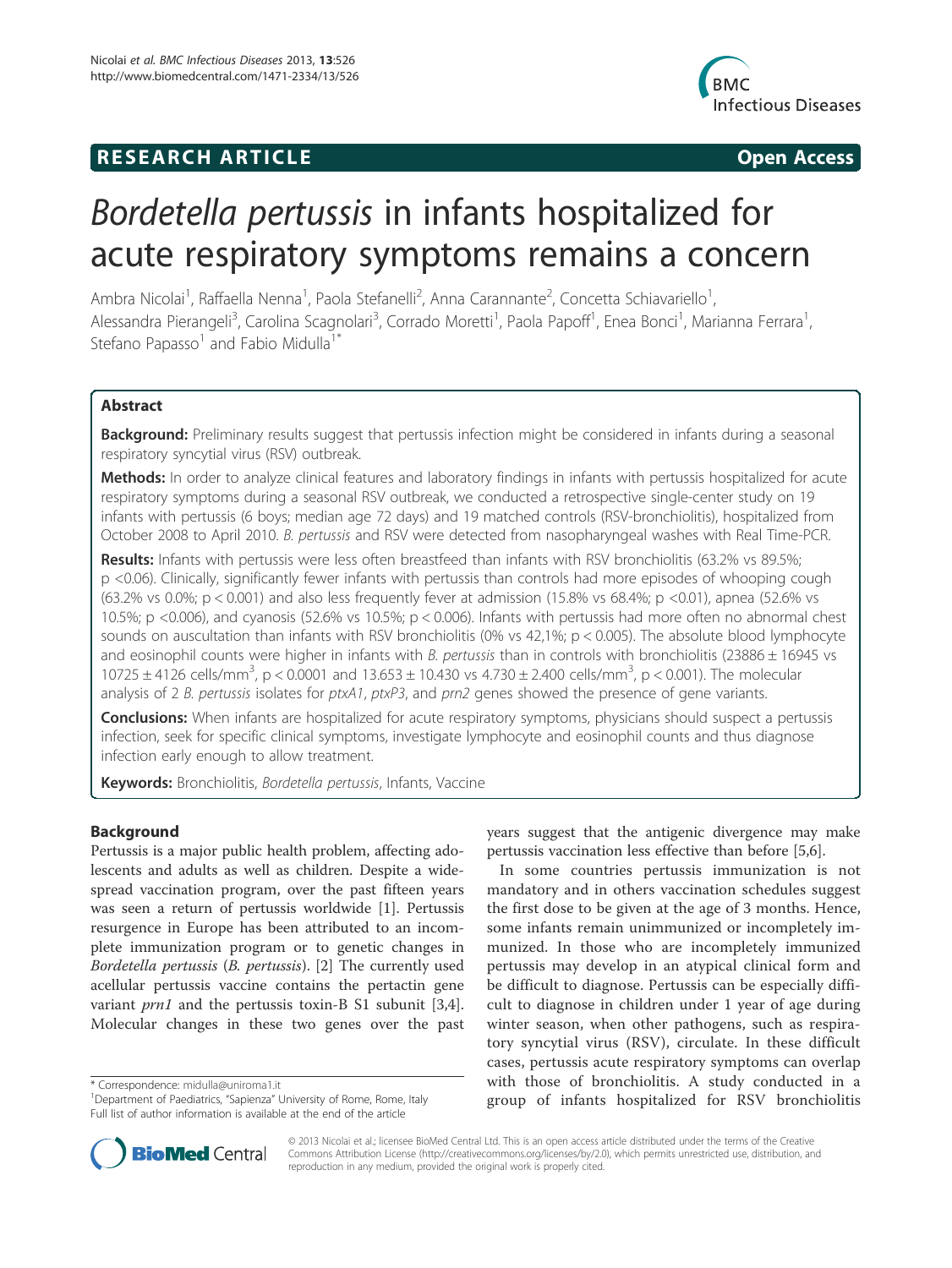showed that almost 2% of the patients were co-infected with B. pertussis [7,8]. Since B. pertussis-RSV co-infection is infrequent in young infants, physicians should keep the possibility of co-infections in mind as to diagnose it early and prevent bronchiolitis from becoming more severe [9-12].

Although the standard diagnostic criterion for identifying B. pertussis is culture obtained from nasal swabs or nasopharyngeal aspirates, confirmatory information comes nowdays from molecular techniques such as real timepolymerase chain reaction (RT-PCR). Usually, in clinical practice the diagnosis is generally reached without microbiological confirmation [13,14]. What we conspicuously lack is the clinician's awareness of the clinical and laboratory data needed to reach a suspected B. pertussis diagnosis in order to start treatment early.

The main purposes in our retrospective, single-center study were to describe and compare clinical and laboratory features in infants with pertussis infection to infants hospitalized for RSV bronchiolitis, and to analyze the genetic characteristics of B. pertussis.

# **Methods**

#### Patients

In a retrospective single-center study, from a group of infants hospitalized from October 2008 to April 2010 at our Pediatric Emergency Department for acute respiratory symptoms we selected for study 19 consecutive infants aged less than 12 months (6 boys, median age 72 days, range 20-187) with Real Time-PCR confirmed pertussis. We also analyzed data for *B. pertussis* variants among hospitalized patients in whom B. pertussis was cultured. As a control group, we recruited 19 age- and sex-matched infants (6 boys, median age 71 days, range 20-183) from 164 infants, hospitalized during the same period with RT-PCR confirmed RSV bronchiolitis and negative for B. pertussis. The diagnosis of bronchiolitis was considered in infants less than 12 months with the first episode of acute infection of the lower respiratory tract. Infants with co-morbidity were excluded.

Detailed demographic, clinical and laboratory data were obtained from patients' parents with a structured questionnaire and from medical files. Clinical outcome variables evaluated included gender, gestational age, birth weight, type of delivery, DTaP (diphtheria, tetanus and acellular pertussis) vaccination received, breast feeding history, age and weight at admission, number of siblings, siblings' schooling, cough at admission (presence and duration), paroxysmal cough, presence of fever (body temperature >37.5°C), apnea and cyanosis, chest sounds, and hospitalization days. Laboratory outcome variables investigated were white blood-cell count (WBC), lymphocyte count, eosinophil count, neutrophil count, platelet count, hemoglobin (Hb), glutamic oxaloacetic

transaminase (SGOT), glutamic pyruvic transaminase (SGPT), gamma-glutamyl transferase (GGT) and Creactive protein (CRP). At hospital admission, each infant was assigned a clinical severity score ranging from 0 to 8, according to respiratory rate  $\left(\frac{45}{\text{min}}\right) = 0$ , 45- $60/min = 1$ ,  $>60/min = 2$ ), arterial oxygen saturation in room air ( $> 95\% = 0$ ,  $95-90\% = 1$ ,  $< 90\% = 2$ ), retractions  $(none = 0, present = 1, present + nasal flare = 2), and$ ability to feed (normal = 0, reduced = 1, intravenous fluid replacement =2) [15].

All infants' parents were asked to participate in the study and gave written informed consent. The study was approved by the Policlinico Umberto I institutional review board (Reference n° 2377/09.02.2012).

## Nasal pharyngeal washing

From 1 to 3 days after hospitalization, all infants underwent nasal pharyngeal washing with 3 ml of sterile saline injected in each nostril and collected with a syringe. All samples were delivered at room temperature within 1-2 hours to the Department of Infectious, Parasitic & Immune-mediated Diseases at the Istituto Superiore di Sanità Rome to identify B. pertussis and to the Molecular Medicine Department, "Sapienza" University of Rome (Virology Laboratory), to identify RSV.

#### B. pertussis detection

Pertussis was diagnosed using the Insertion Sequence (IS) IS481, and the  $ptxP$  gene as "target" genes [16]. For RealTime-PCR the SYBR Green Detection assay was performed using the LightCycler 2.0 (Roche Diagnostic). Data were analyzed with LightCycler software (version 4.0, Roche Diagnostic). All samples testing positive for B. pertussis were confirmed with the "Bordetella Real Time PCR" kit (Diagenode, Belgium). The specific primers and probes for detecting B. pertussis DNA with the commercially-available PCR kit (Diagenode, Belgium) were selected from the literature [17].

B. pertussis isolates were cultured on charcoal agar plates (Oxoid England) containing defibrinated sheep blood at 10% and incubated at 35°C up to 7 days, and inspected daily. The isolates were stored at -80°C in medium containing brain heart infusion (BHI, Oxoid England) supplemented with 15% glycerol. The chromosomal DNA from each *B. pertussis* strain was extracted using the QIAamp DNA minikit (QiaGEN, Hilden, Germany). To obtain gene molecular sequence data, the pertussis toxin S1 subunit (ptxA), pertussis toxin promoter  $(ptxP)$  and pertactin  $(prn)$  sequences were analyzed for two B. pertussis clinical isolates. The used primers are those described previously [2,18,19].

All the amplifications were done with the Mastercycler personal thermal cycler (Eppendorff, Hamburg, Germany). PtxA, ptxP and prn were amplified in 50 μl containing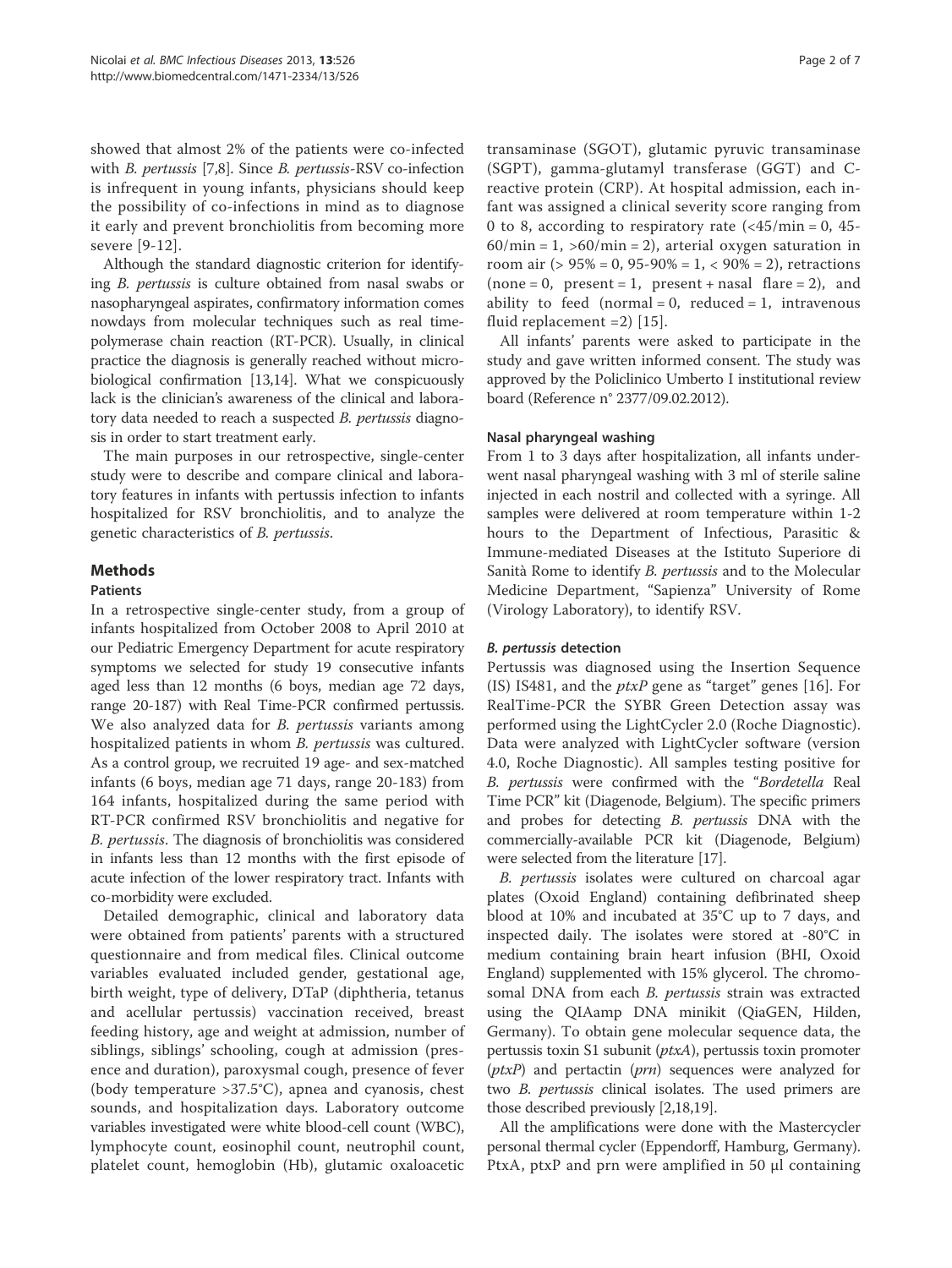5 μl of PCR buffer  $10X$  (containing 15 mM of MgCl<sub>2</sub>), 50 mM MgSO4, 0.01 mM deoxynucleotide (dNTP, Finnzymes, Finlandia), 50 pmol of each primer and 0.5 U of HotStarTaq (QIAGEN, Hilden, Germania); 10% dimethyl sulfoxide was added also for the prn gene. The ptxA and ptxP genes were amplified with 35 cycles at  $94^{\circ}$ C for 30 s;  $64^{\circ}$ C (ptxA) and  $60^{\circ}$ C (ptxP) for 30 s and 72°C for 30 s; and the prn gene with 30 cycles at 95°C for 20 s, 55°C for 30 s and 72°C for 1 min. All amplification products were analyzed by electrophoresis and purified with "QIAquick purification columns" kit (QIAGEN) for subsequent sequence analysis. Sequences were analyzed with BLAST program. The amino acid sequences resulting from the nucleotide sequences were compared using the DNAMAN program (version 5.2.10).

## RSV detection

Upon arrival in the virological laboratory, the nasal washings were centrifuged to remove the mucus present in the sample and then divided into two aliquots. The first aliquot was used for nucleic acid extraction using a total nucleic acid isolation kit (Roche Diagnostics, Mannheim, Germany) and an RT-PCR panel that sought RSV and 13 more respiratory viruses: influenza A and B viruses, human coronavirus 0C43, 229E, NL-63, HUK1, adenovirus, parainfluenza virus 1-3, human-metapneumovirus, human-Bocavirus, and rhinovirus [14].

## Statistical analysis

All data were analyzed using the SPSS program (version 17.0). Data were reported as median, range, mean, standard deviation, and percentage. Categorical variables were analyzed with Pearson chi-square  $(\chi^2)$  test and Fisher test continuous variables with the Mann-

Whitney U test. P values  $\leq 0.05$  were considered to indicate statistical significance.

# Results

No B. pertussis clustering was observed during the study. No significant differences were found between infants with confirmed *B. pertussis* and control infants with RSV-bronchiolitis for demographic characteristics including gender, gestational age, birth weight, type of delivery, DTaP vaccination status, age at admission, weight on admission, presence of siblings and schooling. The percentage of infants who were breast fed at hospitalization was lower in the group of infants with B. pertussis than in the one with RSV bronchiolitis  $(63.2\% \text{ vs } 89.5\%, \text{ p } <0.06)$ (Table 1).

Data for the clinical characteristics showed that the percentage of infants with paroxysmal cough was significantly higher and cough at admission lasted longer in infants with pertussis than in control infants (63.2% vs 0.0%, p <0.001, 7 days vs 3 days, p <0.09). The percentage of infants with fever  $(TC > 37.5^{\circ}C)$  was significantly lower in infants with pertussis than in the control group (15.8% vs  $68.4\%$ , p < 0.001). The percentage of infants with apnea and cyanosis was significantly higher in infants with pertussis than in those with RSV bronchiolitis (apnea 52.6% vs 10.5%,  $p \lt 0.006$  and cyanosis 52.6% vs 10.5%,  $p$  <0.006). Finally, infants with pertussis less often had abnormal chest sounds on auscultation than infants with RSV bronchiolitis (0% vs  $42,1\%$ ; p < 0.005). No significant difference was found between the two groups regarding clinical severity scores [median(range)  $3(0-6)$  vs  $5(0-7)$ ] and days hospitalization [7(2-15) vs 5(1-27)]. Clinical complications rarely arose in the two groups: two infants in the pertussis group (10.5%) and

|  | Table 1 Demographic characteristics of the 19 infants with pertussis and the 19 infants with RSV bronchiolitis |  |  |  |  |  |
|--|----------------------------------------------------------------------------------------------------------------|--|--|--|--|--|
|--|----------------------------------------------------------------------------------------------------------------|--|--|--|--|--|

| Demographic characteristics              | Infants with pertussis | Infants with RSV bronchiolitis | p    |
|------------------------------------------|------------------------|--------------------------------|------|
| Age at admission (days)                  | $71.5 \pm 48.0$        | $71.4 \pm 48.0$                | n.s. |
| Male:Female                              | 6:13                   | 6:13                           | n.s. |
| Siblings $n^{\circ}$ (%)                 | 14 (73.7%)             | 12 (63.2%)                     | n.s. |
| Schooling n° (%)                         | 11 (57.9%)             | 12 (63.2%)                     | n.s. |
| Gestational age median in weeks (range)  | 40 (36-42)             | 39 (37-42)                     | n.s. |
| Spontaneous delivery                     | 12 (63.2%)             | 9 (57.9%)                      | n.s. |
| Weight at birth median in kg (range)     | 3.220 (2.100-4.000)    | 3.300 (2.130-3.850)            | n.s. |
| Weight at admission median in kg (range) | 4.290 (2.820-7.850)    | 4.900 (3.230-7.730)            | n.s. |
| Breast feeding at admission n° (%)       | 12 (63.2%)             | 17 (89.5%)                     | 0.06 |
| Breast feeding median in days (range)    | $20(0-150)$            | $30(0-94)$                     | n.s. |
| Vaccination (DTaP)                       |                        |                                | n.s. |
| 1 <sup>st</sup> dose                     | 4 (21.0%)              | $4(21.1\%)$                    |      |
| $2nd$ dose                               | $1(5.3\%)$             | 0                              |      |

p values by Mann-Whitney U test.

RSV: respiratory syncytial virus.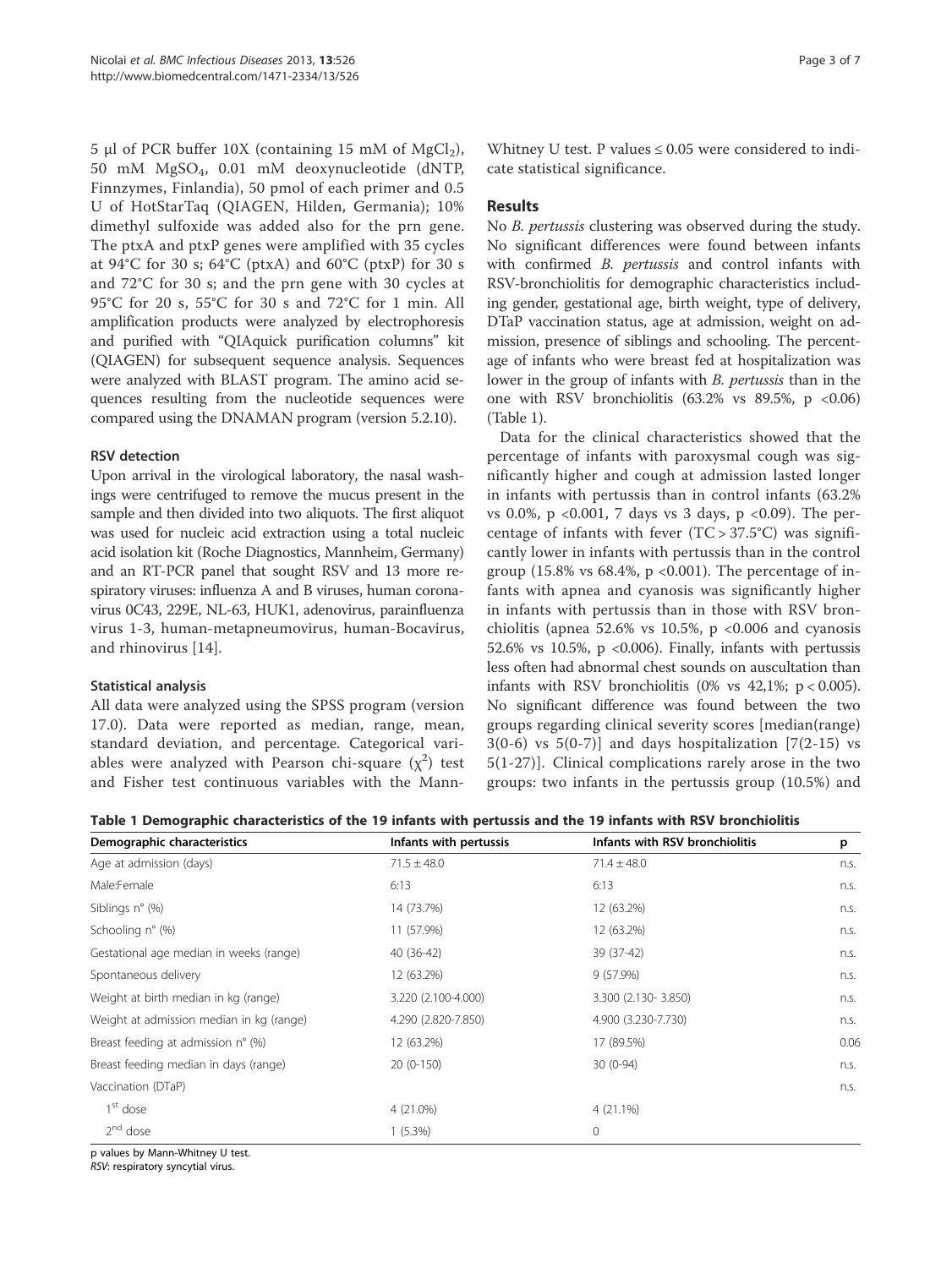only one infant in the bronchiolitis group (5.3%) had bradycardia ( $p = n.s.$ ). Respiratory complications (pneumothorax) arose in three of the 19 patients with pertussis (15.8%) and in only one of the 19 with bronchiolitis (5.3%) (p = n.s.) (Table 2). No significant differences were found between the two groups for chest radiograph findings (air trapping, peribronchial thickening and consolidations).

Laboratory data showed significantly higher absolute WBC and lymphocyte numbers in children with pertussis than in infants with RSV bronchiolitis (23886 ± 16945, vs  $10725 \pm 4126$  cells/mm<sup>3</sup>, p <0.0001 and  $13.653 \pm 10.430$  vs  $4.730 \pm 2.400$  cells/mm<sup>3</sup>, p <0.001 by Mann-Whitney U test). Finally, children with pertussis had higher absolute blood eosinophil numbers than children with RSV bronchiolitis  $(510 \pm 500 \text{ vs } 86 \pm 123 \text{ cells/mm}^3 \text{ p } < 0.001)$ . No significant differences were reported for absolute neutrophil numbers, absolute platelet numbers, Hb concentration, SGOT, SGPT, GGT, and CRP (Table 3).

Of the 19 infants with pertussis, four (21.0%) had received the first DTaP vaccination dose and only one (5.3%) had received two doses. In the control group, 4 infants (21.0%) received the first DTaP vaccination dose (Table 1). Of the 19 patients who tested positive for B. pertussis, 13 (68.4%) had already undergone macrolide antibiotic therapy when specimens were collected, 4 (21.0%) had specimens collected after antibiotic therapy, and 2 (10.5%) received no antibiotic therapy. Three of the 19 infants with pertussis infection (15.8%) were co-infected with RSV and two (10.5%) with Rhinovirus. No differences were found for clinical and demographic findings between infants with B. pertussis infection alone and infants with B. pertussis and RSV or RV co-infection.

#### Molecular analysis of pertussis cases

All 19 cases of suspected pertussis were confirmed by molecular analysis, of which for 2 B. pertussis strains have been isolated and analyzed for the evaluation of molecular variants. In particular, molecular analysis detected *ptxA1*, *ptxP3* and *prn2* allele variants (Table 4). Only 2 B. Pertussis strains were cultivated because 13 infants enrolled were already receiving specific antibiotic therapy when the specimen was collected or because technical problems arose during sample collection.

## **Discussion**

Our retrospective single-center study identified several demographic, clinical and laboratory features that might help in diagnosing suspected pertussis in infants hospitalized for acute respiratory symptoms. Another important finding in this study is that the B. pertussis strains circulating in our Pediatric Emergency Department seem to differ genetically from those currently used in DTaP vaccines. Of the 38 hospitalized infants enrolled in our study, five with pertussis and four with bronchiolitis had already been vaccinated. In Italy, vaccination schedule provides a first pertussis vaccine dose at the age of 3 months, and the booster doses at 5 and 12 months of age. This finding confirms previous reports, showing that many children with pertussis have never been vaccinated against pertussis, and

| Table 2 Clinical characteristics of the 19 infants with pertussis and the 19 infants with RSV bronchiolitis |  |
|-------------------------------------------------------------------------------------------------------------|--|
|-------------------------------------------------------------------------------------------------------------|--|

| <b>Clinical characteristics</b>               | Infants with pertussis | Infants with RSV bronchiolitis | p     |
|-----------------------------------------------|------------------------|--------------------------------|-------|
| Paroxysmal cough                              | 12 (63.2%)             | $0(0.0\%)$                     | 0.001 |
| Cough at admission median in days (range)     | $7(0-20)$              | $3(0-15)$                      | 0.09  |
| Apnea                                         | 10 (52.6%)             | 2 (10.5%)                      | 0.006 |
| Cyanosis                                      | 10 (52.6%)             | 2 (10.5%)                      | 0.006 |
| Fever $(> 37.5^{\circ}C)$                     | 3 (15.8%)              | 13 (68.4%)                     | 0.001 |
| Chest sounds                                  |                        |                                | 0.005 |
| Rales                                         | 7 (36.8%)              | 11 (57.9%)                     |       |
| Wheeze                                        | 3 (15.8%)              | 2(10.5%)                       |       |
| Rales and Wheeze                              | $1(5.3\%)$             | 6 (31.6%)                      |       |
| Negative                                      | 8 (42.1%)              | $0(0.0\%)$                     |       |
| Severity score median (range)                 | $3(0-6)$               | $5(0-7)$                       | n.s.  |
| Hospitalization length median in days (range) | $7(2-15)$              | $5(1-27)$                      | n.s.  |
| Complications                                 |                        |                                | n.s.  |
| Bradycardia                                   | 2 (10.5%)              | $1(5.3\%)$                     |       |
| Respiratory                                   | 3 (15.8%)              | $1(5.3\%)$                     |       |
| Total                                         | 5(26.6%)               | 2(10.5%)                       |       |

p values by Mann-Whitney U test.

RSV: respiratory syncytial virus.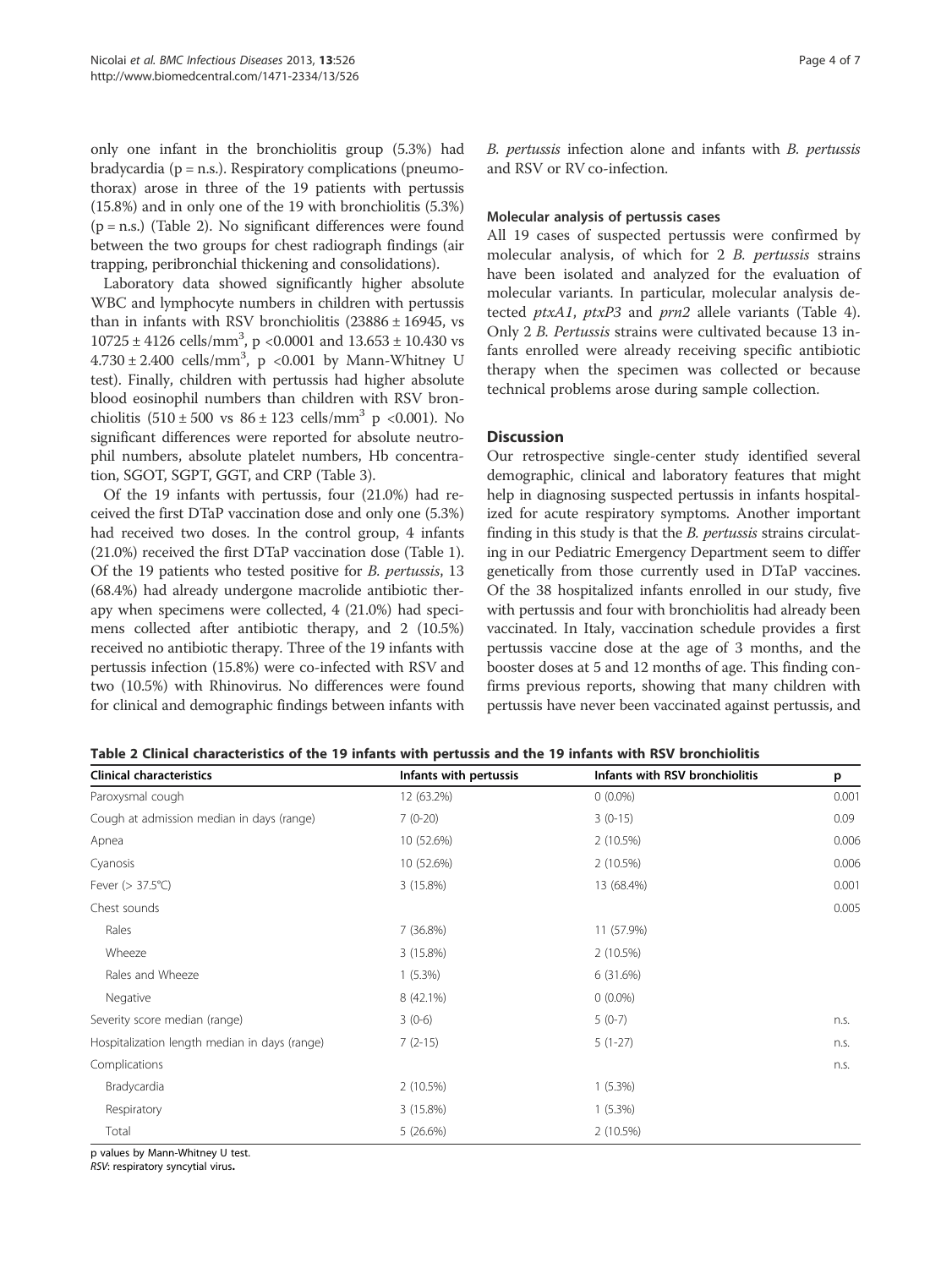| Laboratory characteristics                            | Infants with pertussis      | Infants with RSV bronchiolitis | p     |  |
|-------------------------------------------------------|-----------------------------|--------------------------------|-------|--|
| White blood cells (n/mm <sup>3</sup> ) median (range) | 18.760 (6.760-73790)        | 9.815 (4.770-20.910)           | 0.001 |  |
| Lymphocyte count (n/mm <sup>3</sup> ) median (range)  | 9.290 (4.320-38.665)        | 4.155 (1.803-8.366)            | 0.001 |  |
| Neutrophil count (n/mm <sup>3</sup> ) median (range)  | 4.500 (1.470-27.121)        | 4.170 (992-11.160)             | n.s.  |  |
| Eosinophil count (n/mm <sup>3</sup> ) median (range)  | 375 (14-1.770)              | 45 (0-527)                     | 0.001 |  |
| Hemoglobin (mg/dl) median (range)                     | 12.1 (10.2-15.9)            | 11.15 (9.40-16.60)             | n.s.  |  |
| Platelets (n/mm <sup>3</sup> ) median (range)         | 576.000 (315.000-1.180.000) | 507.000 (300.000-1.045.000)    | n.s.  |  |
| C-reactive protein (mg/dl) median (range)             | $0.13(0.01 - 2.35)$         | $0.62(0-2.35)$                 | n.s.  |  |
| SGOT (UI/L) median (range)                            | 39 (20-103)                 | 41 (17-90)                     | n.s.  |  |
| SGPT (UI/L) median (range)                            | 31 (13-92)                  | 23.5 (13-60)                   | n.s.  |  |
| GGT (UI/L) median (range)                             | 43 (13-166)                 | $28(7-117)$                    | n.s.  |  |

Table 3 Laboratory characteristics of the 19 infants with pertussis and the 19 infants with RSV bronchiolitis

RSV: respiratory syncytial virus; SGOT: Glutamic oxaloacetic transaminase; SGPT: glutamic pyruvic transaminase; GGT: gamma-glutamyl transferase.

p values by Mann-Whitney U test.

that the first dose (or the first two doses) often provides scarce protection [14,20-25].

When we analyzed our patients' demographic data, in line with others we found that children with whooping cough were breastfed less frequently than those with bronchiolitis [26,27]. These results prevent us from conjecturing whether breast feeding might protect against the risk of B. pertussis infection in the first year of life and call for other studies to assess this important question [27].

Our study once again confirms that clinical data can help in diagnosing whooping cough diagnosis in infants [12,15,28]. As expected, the hallmark clinical characteristic specific for pertussis, is paroxysmal cough. In this study we confirmed that other clinical signs suggesting B. pertussis infection are episodes of apnea and cyanosis [4,8,15,28]. On physical examination, fever is absent in children with pertussis, and more common in patients with bronchiolitis. In our study sample, on chest auscultation we found that over 40% of the children with pertussis had no abnormal chest sounds, whereas all the patients in control group had rales.

In the 19 infants hospitalized for suspected B. pertussis we studied, when clinical features suggested whooping cough as a diagnosis, additional proof might come from laboratory findings showing marked lymphocytosis [12,15,28,29]. Another distinctive finding was the significantly higher eosinophil numbers in infants with pertussis than in the control group. Since the early 1960- 1970s, research has questioned the role of *B. pertussis* and

Table 4 Genetic analysis for the two cultured B. pertussis isolated

| Patient | Aae<br>(months) |          | Sex Vaccination Macrolide ptxA ptx-P | therapy |                    | prn |
|---------|-----------------|----------|--------------------------------------|---------|--------------------|-----|
|         |                 | $\vdash$ | No.                                  | No l    | ptxA1 ptx-P3 prn-2 |     |
|         | $\sim$          | M        | No.                                  | No.     | ptxA1 ptx-P3 prn-2 |     |

ptxA1: pertussis toxin subunit 1, ptxP: pertussis toxin promoter; prn: pertactin.

its toxin in the hyper-eosinophilia response to pertussis [30-32], but the hypothesis awaits confirmatory data from other studies and research.

In two pertussis isolates, we undertook genetic molecular analysis to investigate gene variation in the pertussis toxin gene (*ptx*), in particular its S1 subunit (*ptxA*), the pertussis toxin gene promoter  $(ptx-P)$ , and prn [4-6]. The "universal" indicator for characterizing the molecular features of B. pertussis is the catalytic subunit S1. Four S1 subunit variants have been described: S1-A (ptxA1), S1-B (ptxA2), S1-D (ptxA3), and S1-E (ptxA4) [2,4,6,16,18,19]. Culture and molecular data allowed us to identify strains that express the S1-A variant, whereas pertussis vaccine contains the S1-B variant [4]. Pertactin gene polymorphisms reside in regions called R1 and R2. As many as eleven different prn alleles have been identified [5,6]. Acellular pertussis vaccine contains the prn-1 allele. In the two infants whose aspirates were suitable for molecular genetic analysis, RT-PCR identified the *prn-2* gene, also found in infants from other European countries (France and Finland) [5,6] and in Japan [4]. We also found in both strains the *ptx-P3* variant of the pertussis toxin promoter. This variant allows bacteria to increase toxin production so that more severe clinical signs and symptoms manifest [3]. Unfortunately, we were able to analyze  $B$ . pertussis strains in only two infants because cultures were negative in 16 infants with PCR confirmed pertussis who were already receiving specific antibiotic therapy when specimens were collected, or because technical problems arose during sample collection.

Without seeking information from an in-depth molecular genetic analysis with standard protocols [4-6] we cannot say whether the pertussis strain isolated from our two patients differs immunologically from vaccine variants. One of our two patients was 1 month old and the other 5 months old. Neither infant had been vaccinated against pertussis nor had they received macrolides antibiotic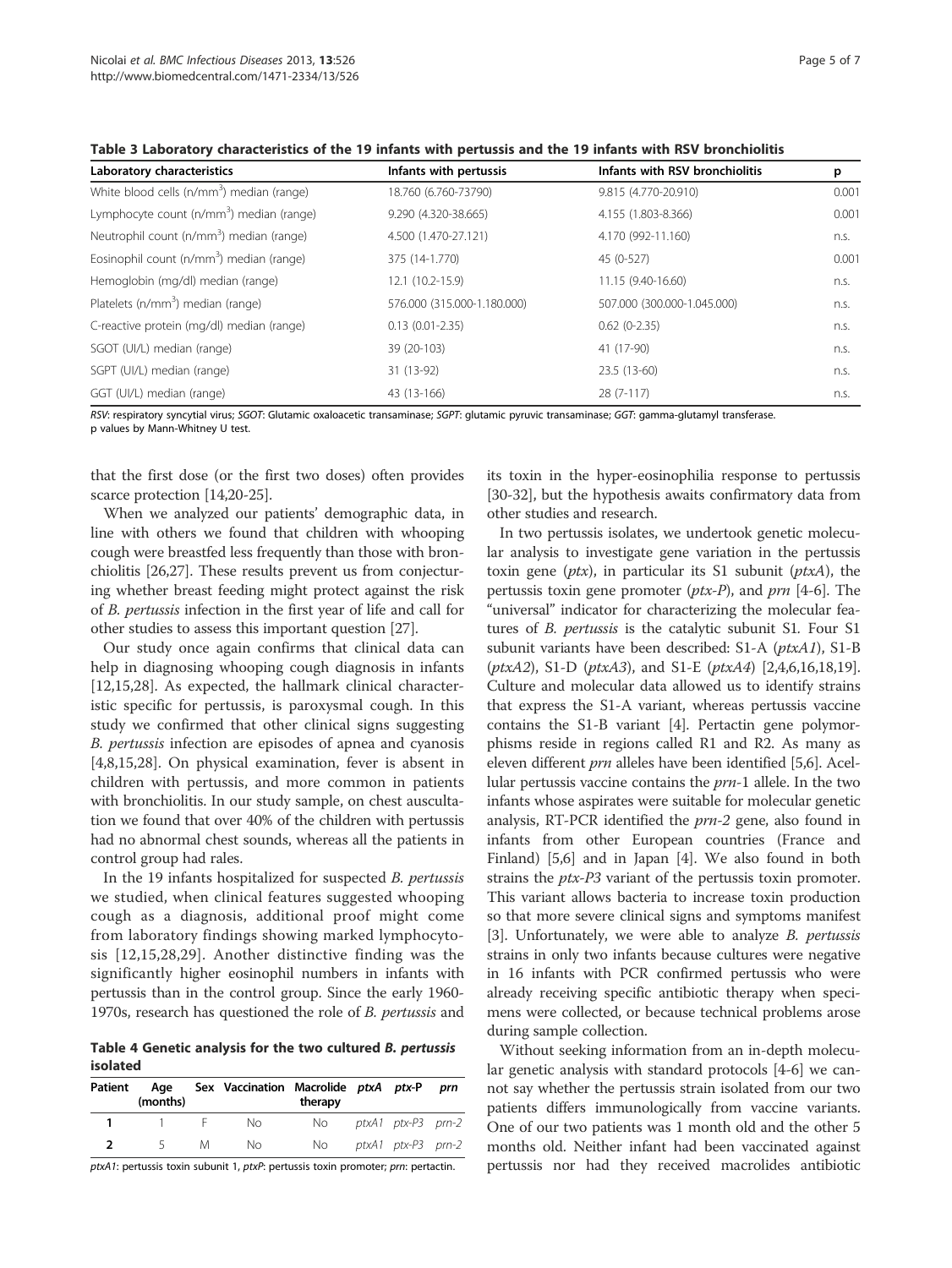treatment at the time we collected their nasopharyngeal aspirate specimens. Equally important, the isolates contained the variant ptx-P3, known as high-producing pertussis toxin [31], a variant that results in increased virulence and immune suppression. For this reason, we cannot exclude the possibility that both infants might have manifested the disease even if they had been vaccinated, because the vaccine-induced immunity would not have immunized them against the particular strain isolated.

The median age at onset in the 19 infants hospitalized for pertussis was low (around 70 days). This finding confirms international evidence showing that a vaccination strategy envisaging an additional dose at birth or maternal immunization is advisable to prevent disease in the first six months of life [20,28,32]. In accordance with published data we assume that improving surveillance and diagnosis would allow more accurate epidemiological assessments of pertussis and help to establish better vaccination strategies (times and age at vaccination).

Limitations of our study are the small number of infants enrolled, the fact that we could analyze B. pertussis strains in only two patients, and that nasopharyngeal washing is not the reference standard for detecting B. pertussis in culture.

## Conclusion

In conclusion, even during seasonal RSV outbreaks the differential diagnosis of bronchiolitis, especially in children younger than one year, should consider whooping cough. In the absence of exposure to ill contacts and local epidemiological surveillance, the major clinical factors for diagnosing whooping cough are typical paroxysmal cough, lymphocytosis, increased eosinophil numbers and absent abnormal chest sounds. Molecular analysis suggests that also in Italy B. pertussis strains differ from those included in the current vaccine. These findings might call for a change in the current pertussis vaccination, according also to the current strategies in the US and other countries that include maternal immunization with Tdap.

#### Competing interests

The authors declare that they have no conflict of interest, other than any noted in the covering letter to the editor and non-financial competing interests.

#### Authors' contributions

AN Participated in the design of the study and wrote the paper. RN Participated in the design and coordination of the study and helped to draft the manuscript. PS Carried out the molecular genetic analysis and helped to draft the manuscript. AC Carried out the molecular genetic analysis. CS Carried out the acquisition of data. AP Carried out the virological analysis and helped to draft the manuscript. CS Carried out the virological analysis and helped to draft the manuscript, CM Helped to draft the manuscript, PP Helped to draft the manuscript, EB Performed the statistical analysis, MF Carried out the acquisition and participated to the statistical analysis. SP Carried out the acquisition and helped to draft the manuscript. FM Conceived of the study and participated in its design. Helped to draft the manuscript and revised the final version. All the authors read and approve the final manuscript.

#### Acknowledgements

We thank Dr. Cecilia Fazio who provided to culture and molecular study of collected samples.

We thank Mrs. Alice Crossman who provided medical writing service on behalf of "Onlus Il Bambino in Emergenza".

#### Author details

<sup>1</sup> Department of Paediatrics, "Sapienza" University of Rome, Rome, Italy.<br><sup>2</sup> Department of Infectious, Parasitic & Immune-mediated Diseases, Istitu <sup>2</sup>Department of Infectious, Parasitic & Immune-mediated Diseases, Istituto Superiore di Sanità, Rome, Italy. <sup>3</sup>Molecular Medicine Department, "Sapienza" University of Rome, Rome, Italy.

Received: 8 July 2013 Accepted: 30 October 2013 Published: 8 November 2013

#### References

- 1. Bamberger ES, Srugo I: What's new in pertussis? Eur J Pediatr 2008, 167:133–139.
- 2. Mooi FR, van Oirschot H, Heuvelman K, van der Heide HG, Gaastra W, Willems RJ: Polymorphism in the Bordetella pertussis virulence factors P.69/pertactin and pertussis toxin in the Netherlands: temporal trends and evidence for vaccine-driven evolution. Infect Immun 1998, 66:670–675.
- 3. Mattoo S, Cherry JD: Molecular pathogenesis, epidemiology, and clinical manifestations of respiratory infections due to Bordetella pertussis and other Bordetella subspecies. Clin Microbiol 2005, 18:326–382.
- 4. Cassiday P, Sanden G, Heuvelman K, Mooi F, Bisgard KM, Popovic T: Polymorphism in Bordetella pertussis pertactin and pertussis toxin virulence factors in the United States, 1935-1999. J Infect Dis 2000, 182:1402–1408.
- 5. Caro V, Njamkepo E, Van Amersfoorth SC, Mooi FR, Advani A, Hallander HO, He Q, Mertsola J, Riffelmann M, Vahrenholz C, Von König CH, Guiso N: Pulsed-field gel electrophoresis analysis of Bordetella pertussis populations in various European countries with different vaccine policies. Microb Infect 2005, 7:976–982.
- 6. Hallander H, Advani A, Riffelmann M, von König CH, Caro V, Guiso N, Mooi FR, Gzyl A, Kaltoft MS, Fry NK, Mertsola J, He Q: Bordetella pertussis strains circulating in Europe in 1999 to 2004 as determined by pulsed-field gel electrophoresis. J Clin Microbiol 2007, 45:3257–3262.
- 7. Walsh PF, Kimmel L, Feola M, Tran T, Lim C, De Salvia L, Pusavat J, Michaelson S, Nguyen TA, Emery K, Mordechai E, Adelson ME: Prevalence of Bordetella pertussis and Bordetella parapertussis in infants presenting to the emergency department with bronchiolitis. J Emerg Med 2011, 40:256–261.
- 8. Walsh P, Overmeyer C, Kimmel L, Feola M, Pusavat J, Nguyen TA, Kuan S, Emery K, Rosengreen M, Mordechai E, Adelson ME: Prevalence of Bordetella pertussis and Bordetella parapertussis in samples submitted for RSV screening. West J Emerg Med 2008, 9:135-140.
- 9. Legru E, Lubrano M, Lemee L, Marguet C: Bronchiolites à VRS du nourrisson: chercher la coqueluche associée? Acute RSV bronchiolitis: Should we be looking for pertussis? Arch Pédiatrie 2009, 16:283–284.
- 10. Aoyama T, Ide Y, Watanabe J, Takeuchi Y, Imaizumi A: Respiratory failure caused by dual infection with Bordetella pertussis and respiratory syncytial virus. Acta Paedia Japon 1996, 38:282-285.
- 11. Guinto-Ocampo H, Bennett JE, Attia MW: Predicting pertussis in infants. Pediatr Emerg Care 2008, 1:16–20.
- 12. Castagnini LA, Munoz FM: Clinical characteristics and outcomes of neonatal pertussis: a comparative study. J Pediatr 2010, 156:498–500.
- 13. Tozzi AE, Pandolfi E, Pastore Celentano L, Massari M, Salmaso S, Ciofi degli Atti ML: Comparison of pertussis surveillance system in Europe. Vaccine 2007, 25:291–297.
- 14. Tozzi AE, Celentano LP, Ciofi degli Atti ML, Salmaso S: Diagnosis and management of pertussis. Can Med Assoc J 2005, 172:509–515.
- 15. Midulla F, Scagnolari C, Bonci E, Pierangeli A, Antonelli G, De Angelis D, Berardi R, Moretti C: Respiratory syncytial virus, human bocavirus and rhinovirus bronchiolitis in infants. Arch dis child 2010, 95:35–41.
- 16. Xu Y, Xu Y, Hou Q, Yang R, Zhang S: Triplex real-time PCR assay for detection and differentiation of Bordetella pertussis and Bordetella parapertussis. Acta Path Micro Im 2010, 118:685–691.
- 17. Templeton KE, Scheltinga SA, van der Zee A, Diederen BM, van Kruijssen A, Goossens H, Kuijper E, Claas EC: Evaluation of real-time PCR for detection